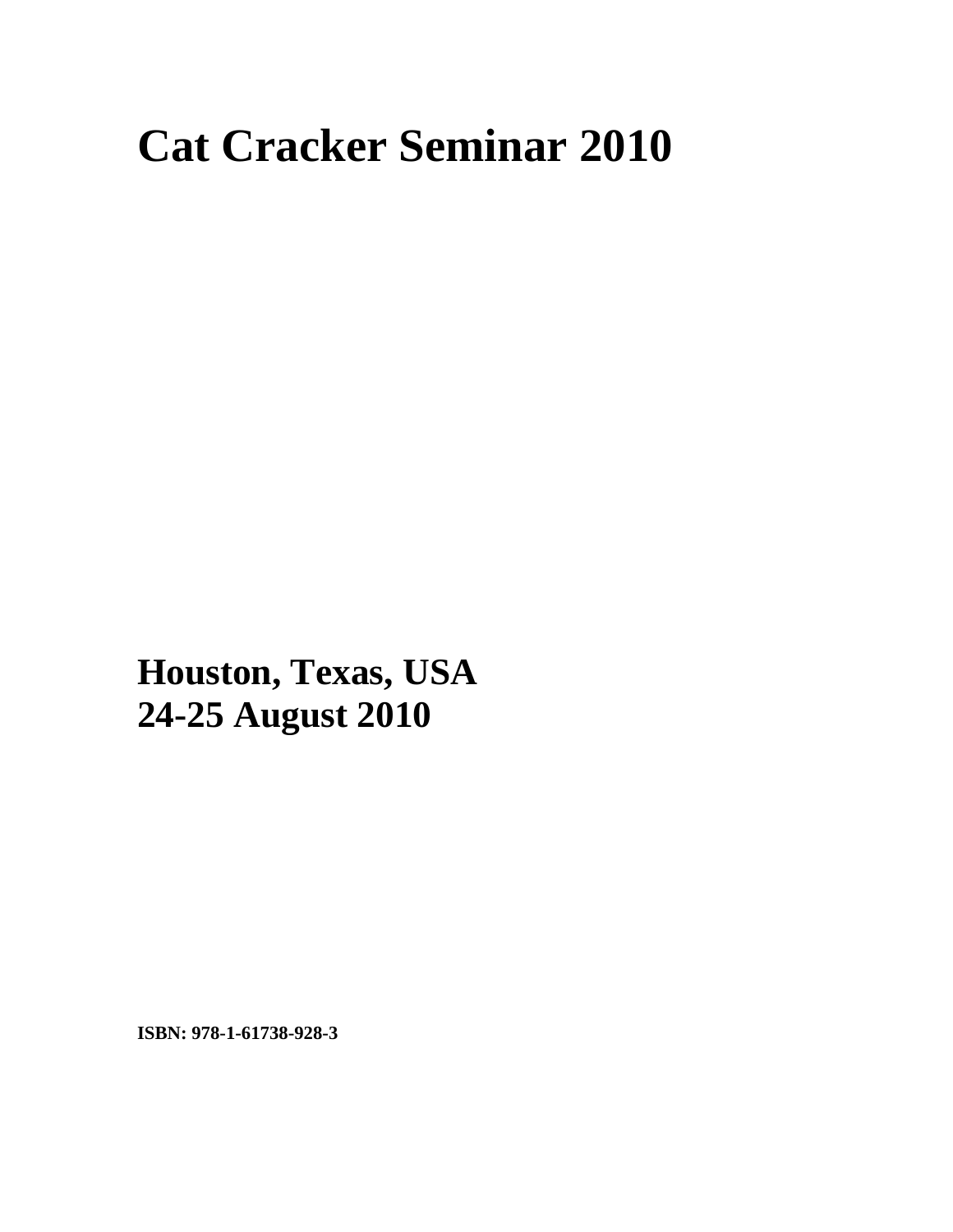**Printed from e-media with permission by:** 

Curran Associates, Inc. 57 Morehouse Lane Red Hook, NY 12571



**Some format issues inherent in the e-media version may also appear in this print version.** 

Copyright© (2010) by the National Petrochemical & Refiners Association All rights reserved.

Printed by Curran Associates, Inc. (2010)

For permission requests, please contact the National Petrochemical & Refiners Association at the address below.

National Petrochemical & Refiners Association 1667 K Street NW Suite 700 Washington, D. C. 20006

Phone: (202) 457-0480 Fax: (202) 457-0486

publications@npra.org

## **Additional copies of this publication are available from:**

Curran Associates, Inc. 57 Morehouse Lane Red Hook, NY 12571 USA Phone: 845-758-0400 Fax: 845-758-2634 Email: curran@proceedings.com Web: www.proceedings.com